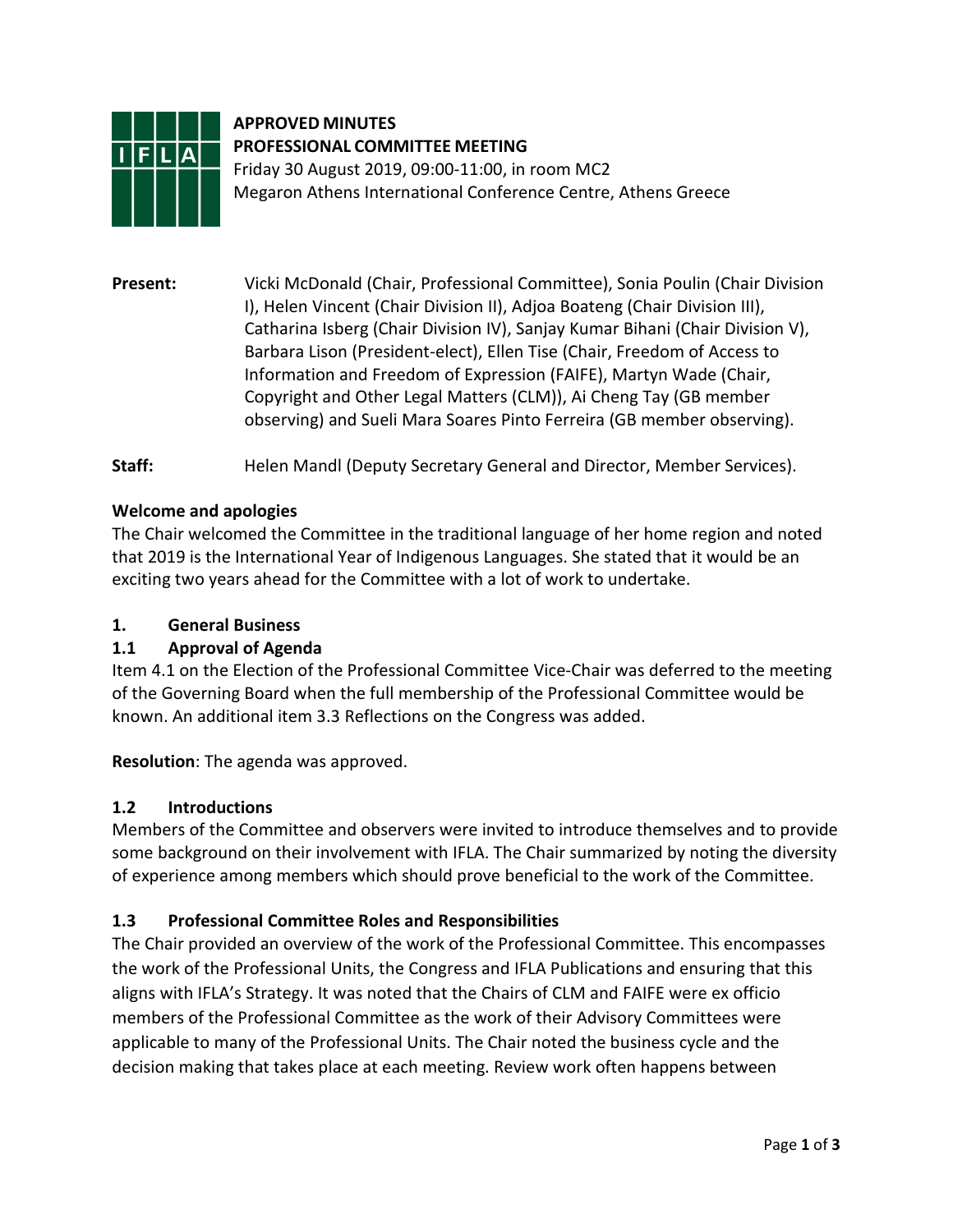meetings and IFLA HQ aims to have papers to members at least 7 working days before the meetings.

**Resolution:** The Professional Committee noted the information.

## **2. Professional Programme Development Plan**

## **2.1 Professional Programme Development Plan: Handover**

The Chair introduced this paper which outlined the work and objectives of the previous Professional Committees. There was a general discussion about the objectives with the idea of confirming the Objectives at the December 2019 meeting.

Some comments included:

Missing the involvement of the Strategy in the objectives; being conscious of the possible impact of the governance and structure review on units; being aware of the Roadmap and timeline for the governance review; being clear about units aligning with IFLA's vision; need for engagement and buy-in from units in the review; language used, time to discuss and consult is important; in the governance review we should look at what we don't want to lose in the current structure; changes to statutes will also be needed to meet the timeline; communicate clearly why IFLA wants to change; communication with the units and membership will be extremely important during this period and an essential part of success.

The proposed objectives for 2019/20-2020/21 were discussed:

- 1. Align work of the professional units with the IFLA strategy
	- a. Enable units to take initiative
	- b. Embedding the new Action Plan process
	- c. Support units to understand the IFLA Strategy
	- d. Explore the functionality of the tools that IFLA provides to the units
- 2. Lead the governance review with regard to the professional structure of IFLA
	- a. Provide clear and defined materials on units and what makes them effective
	- b. Clarify what we have and don't want to lose
	- c. Ensure strong and inclusive communications
	- d. Explore and review the governance of the Sections
- 3. Strengthen the communication and collaboration between all stakeholders
	- a. Communication between Governing Board and Division Chair and Professional Units
	- b. Ensure that Chairs and Secretaries are included and have access to key communication channels such as Basecamp and Officers mailing list
	- c. Ensure that Standing Committee members have a key role in contributing to the process
	- d. Nomination of people needs to be better communicated
	- e. Enhance the collaboration between different sections and across Divisions
- 4. Develop the congress as a professional experience and international forum and participate in the review of the congress